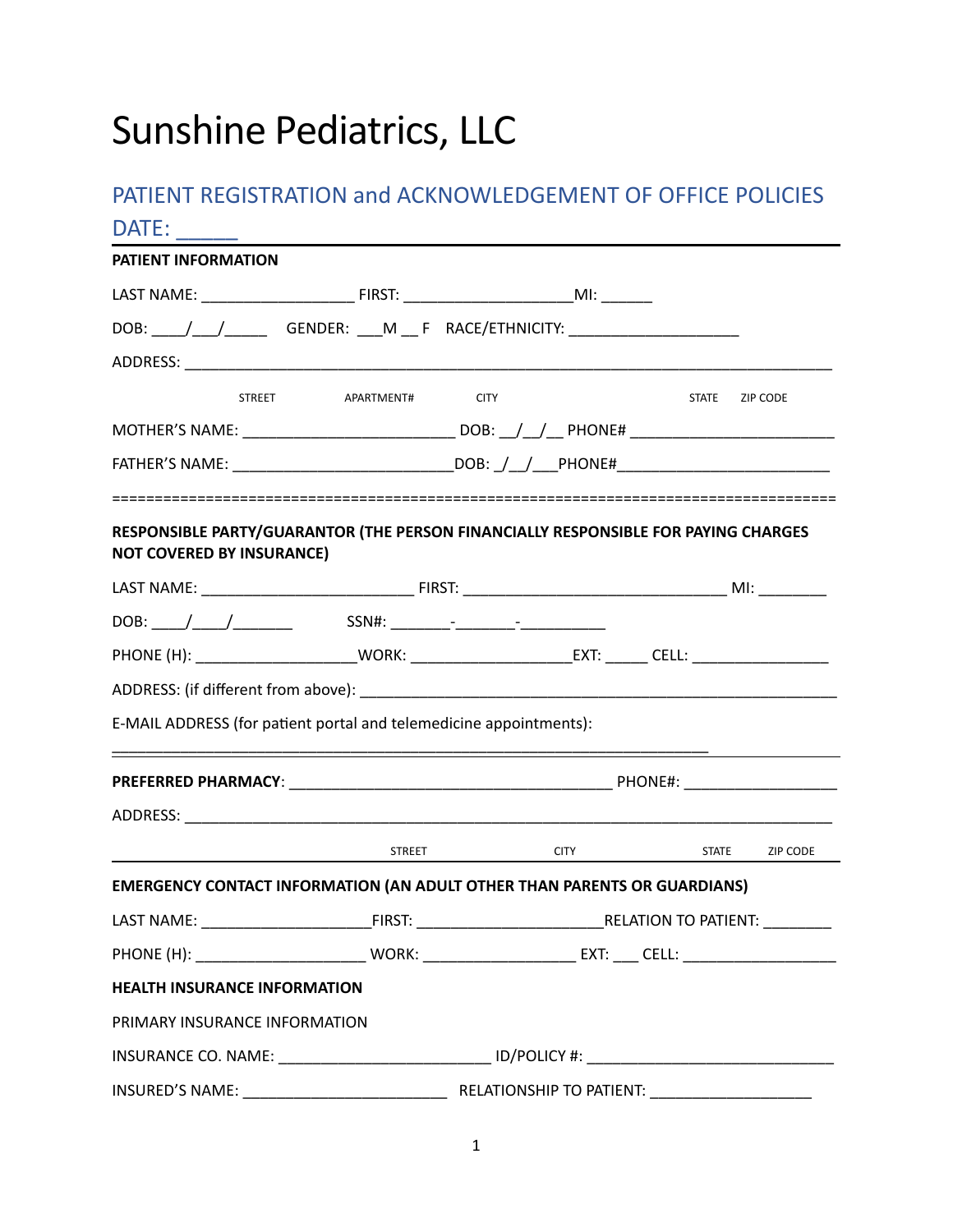| EFFECTIVE DATE OF PRIMARY INSURANCE POLICY: / /   |                                                                                                                |  |  |  |
|---------------------------------------------------|----------------------------------------------------------------------------------------------------------------|--|--|--|
| SECONDARY INSURANCE INFORMATION                   |                                                                                                                |  |  |  |
| <b>INSURANCE CO. NAME:</b> NAME:                  | ID/POLICY #: Andrew Services and Allen and Allen and Allen and Allen and Allen and Allen and Allen and Allen a |  |  |  |
| <b>INSURED'S NAME:</b> NAME:                      | RELATIONSHIP TO PATIENT:                                                                                       |  |  |  |
| EFFECTIVE DATE OF SECONDARY INSURANCE POLICY: / / |                                                                                                                |  |  |  |
|                                                   |                                                                                                                |  |  |  |

## **AUTHORIZATION TO ASSIGN INSURANCE BENEFITS AND TO RELEASE PERSONAL HEALTH INFORMATION(PHI).**

I hereby authorize, assign, and release directly to DR. MAIYA Y. E. CLARK AND SUNSHINE PEDIATRICS, LLC all insurance benefits otherwise payable to me for medical treatment, services and supplies rendered or furnished to me or the above-named patient/dependent by DR. CLARK AND SUNSHINE PEDIATRICS, LLC. I agree to be responsible for any amount of medical treatment, services and supplies not covered or payable by the insurance company, or for the full amount of medical and supply charges if the abovenamed patient does not have or is not covered by insurance. If payment is not received from the insurance company within SIXTY (60) DAYS of filing the claim, I agree that payment becomes my responsibility**.** In order to verify the patient's insurance coverage, I understand that a currently valid insurance card for the patient must be presented at each and every visit. Moreover, I fully understand my responsibility to promptly NOTIFY my insurance company that Dr. MAIYA Y. E. CLARK is to be designated the patient's "Primary Care Provider" (PCP) in order to secure the benefits of my policy. **If she is not formally designated as PCP, we cannot file your insurance claim and you understand and acknowledge that you will become personally responsible for the full amount of charges incurred for the visit at the time of service.** 

**INITIAL** \_\_\_\_\_\_\_\_\_\_\_\_\_\_\_

I authorize DR. CLARK AND SUNSHINE PEDIATRICS, LLC to release any Personal Health Information (PHI) needed to process and secure payment of the insurance claim. **INITIAL** 

I hereby certify that the information I have provided regarding the patient and the above-referenced insurance coverage is current and correct and I will promptly notify SUNSHINE PEDIATRICS, LLC of any subsequent changes to the status of such coverage or insurance. I agree and permit a copy of this authorization to be used in place of the original. **INITIAL INITIAL** 

#### **AUTHORIZATION FOR TREATMENT AND FINANCIAL RESPONSIBILITY**

I hereby authorize and grant permission to any of the Practice doctors, nurse practitioners, or their designated alternates, to take necessary medical action in emergency situations for my child when I am not immediately available. **INITIAL INITIAL** 

SUNSHINE PEDIATRICS, LLC and its clinical staff follow the guidelines for preventative care, immunizations and routine lab tests set by the American Academy of Pediatrics. You may become responsible for partial or full payment of some or all of these procedures depending on your insurance coverage. Parents and guardians of the patient are responsible for knowing and understanding what their insurance policy does and does not cover prior to the patient's visit. Any problems or disputes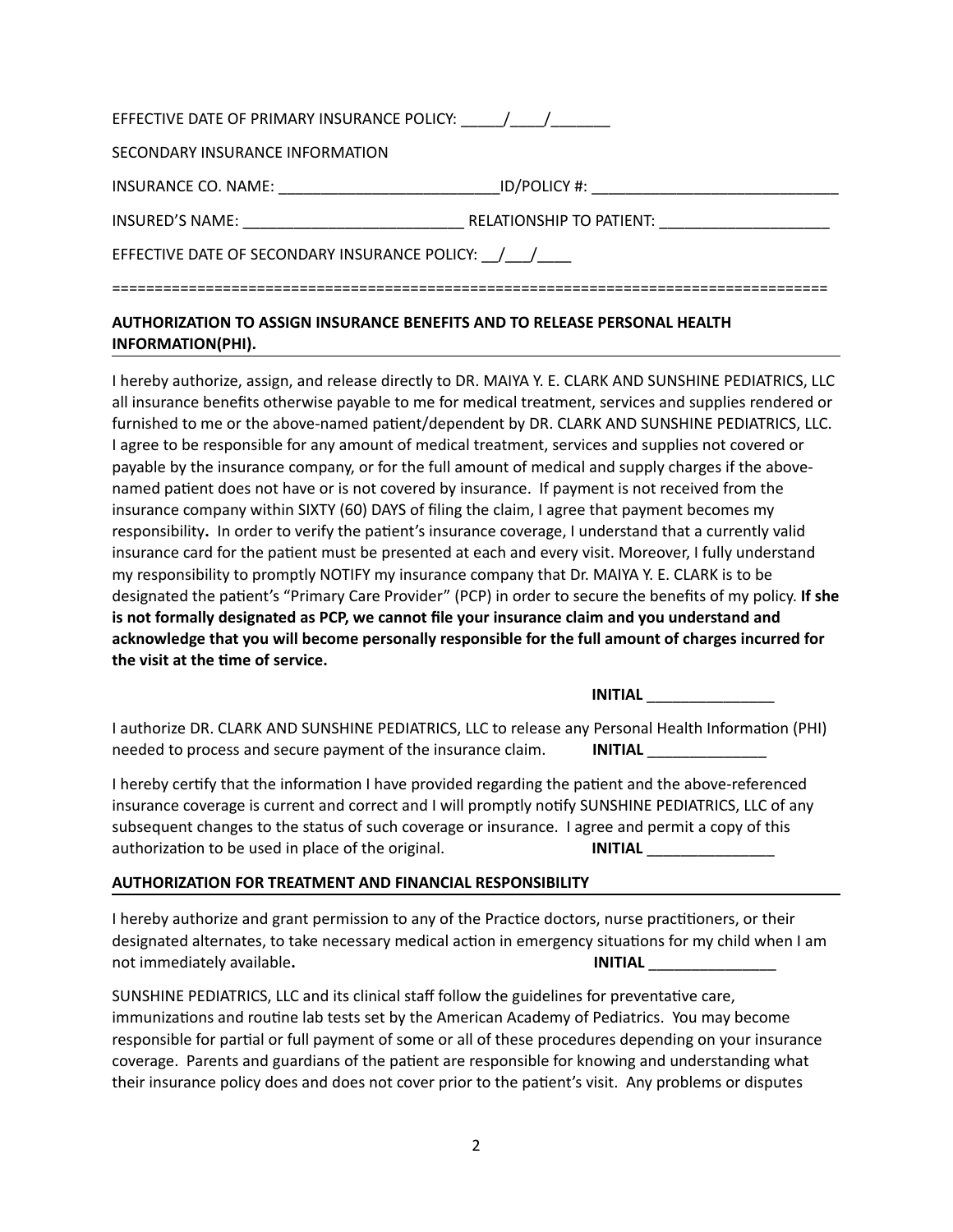regarding the extent of coverage or payment of benefits should be settled by the parent or guardian directly with their insurance carrier. The same of the **INITIAL** and **INITIAL** and **INITIAL** 

I acknowledge and understand that payment for medical charges is required at each visit prior to being seen by the provider, and that I am personally responsible for payment of all services rendered and any outstanding patient balances. Further, I agree to pay any and all co-payments, co-insurance, and/or deductibles required by my insurance policy at the time of each visit.

**INITIAL** \_\_\_\_\_\_\_\_\_\_\_\_\_\_\_\_\_\_\_

#### **APPOINTMENTS POLICY**

Office visits at SUNSHINE PEDIATRICS, LLC are by appointment only. **NO WALK-INS WILL BE SEEN**. **There is a 10-minute grace period for all physical appointments. However, there is no grace period for scheduled same day sick appointments.** A parent, legal guardian or authorized proxy must accompany a child younger than 18 years of age to each visit in order to provide legal consent for all medical treatment and services provided by the Practice.

Please add the patient's appointment to your calendar upon scheduling it. We will attempt to send you a reminder of the appointment by phone, text, or email, but you bear the ultimate responsibility to timely honor and keep the appointment. Missed appointments and untimely cancellations represent a cost to the Practice, to you and to other patients who could have been seen during the time set aside for you. If you must cancel an appointment, you must give the office at least 24 hours advance notice or you will be charged a \$25 missed appointment fee. Such fee is not covered by insurance and must be paid prior to your next appointment. More than 3 missed appointments may result in being discharged from the Practice. **INITIAL** \_\_\_\_\_\_\_\_\_\_\_\_\_\_

#### **ADMINISTRATIVE FEES**

There is a \$15.00 fee charged for each school, daycare or camp health assessment form completed by the office, \$20 fee for FMLA forms and a \$20.00 fee for each letter written at your request**. INITIAL**\_\_\_\_\_\_\_\_

#### **PARENTAL/GUARDIAN SEPARATION OR DIVORCE**

SUNSHINE PEDIATRICS, LLC does not get involved in disputes between separated or divorced parents/ guardians and the particulars of their legal agreements regarding financial responsibility for their child's medical expenses. The parent or guardian who brings the patient/child in for medical treatment is the person responsible for the charges. We will provide a receipt so that the party paying for the medical services can seek reimbursement from the other parent/guardian. This office will not bill third parties for the payment of the balance due on the date of service. **INITIAL** 

#### **SELF PAY PATIENTS**

Full payment is due at the time of service unless alternate financial arrangement has been made in advance. Under the "Pay Out of Pocket" provisions in HIPPA, an otherwise insured patient has the right to pay out of pocket and not have the services reported to his insurance company on a case-by-case date of service basis. We cannot, however, submit some of the service charges to insurance and accept payment out of pocket for other portions of service charges incurred on the same day**.** 

 **INITIAL** \_\_\_\_\_\_\_\_